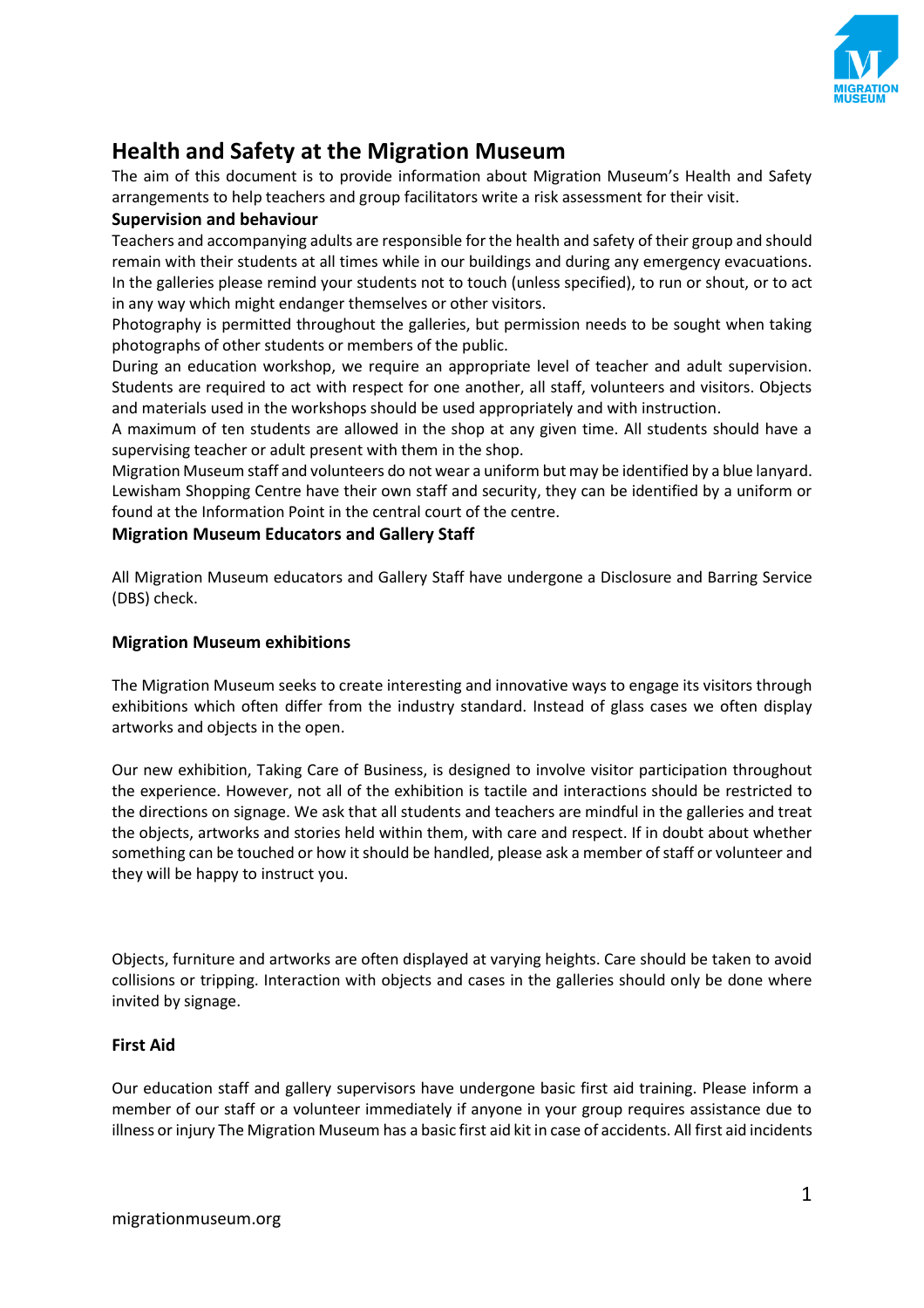

and near misses are recorded. The closest accident and emergency department is the University Hospital Lewisham (020 8333 3226).

## **Additional and access requirements**

The Migration Museum welcomes all learners and caters for additional needs, where possible, when accessing the Museum. If your group requires an additional requirement such as a quiet space, then please contact our team ahead of your visit. The Migration Museum will endeavour to meet your group's requirements where possible.

#### **In the event of an evacuation**

Lewisham Shopping Centre carries out weekly tests of all alarm equipment out of hours. The alarm will not be tested during the Museum's opening hours unless otherwise stated.

On hearing the alarm an alarm system will alert visitors to an evacuation. The Migration Museum's staff will assist in getting visitors out safely and leading everyone to the assembly point. Please lead your group out of the museum expediently. Please do not stop to take a register until you are at the assembly point. Please do not use the lifts during an evacuation.

**Assembly Point** – There are three designated assembly points for the museum, dependant on the source of the evacuation. Staff will instruct you on which to use in the case of emergency.



#### **Security**

CCTV is in operation within Lewisham Shopping Centre. Images are monitored and recorded to help ensure the safety of visitors. All staff operating CCTV are trained and licenced to do so. If you see anything suspicious please report it to a member of staff. Please do not leave bags unattended. If you see any unattended bags please report it to a member of staff. Do not touch any unattended items. The Migration Museum does not use CCTV in its galleries, and therefore we ask that all staff remain vigilant at all times. Migration Museum staff are trained and will report any suspicious behaviour to a member of security.

#### **Preliminary planning visit**

Teachers and tutors are strongly recommended to visit the museum in advance of their visit. These guidelines are designed to help you complete your school's risk assessment. It is not designed to replace your own risk assessment.

In order to assist teachers and tutors with the completion of risk assessments for a group visit, the museum can confirm that it has the following documentation and arrangements for health and safety in place: